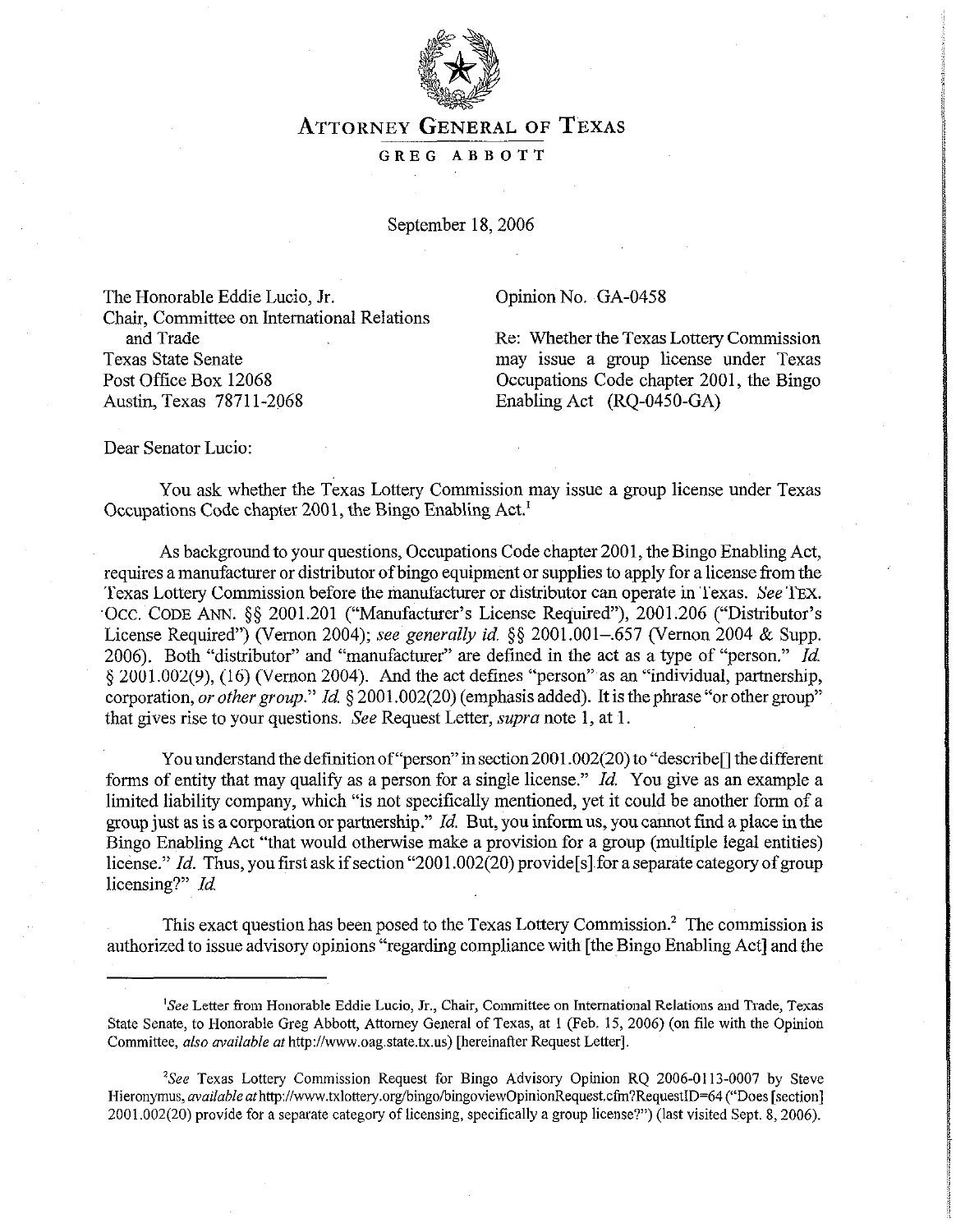rules of the commission," TEx. OCC. CODE ANN. 5 2001.059(a) (Vernon 2004), and under that authority the commission answered this question, writing that the commission has used "a broad definition of 'group' since 1995 when it processed its first two applications for licenses from groups other than partnerships or corporations."<sup>3</sup> That is, the Texas Lottery Commission understands "group" to mean "any number of entities (members) considered as a unit."4 As an example, the commission informs us that in its "Instructions for Texas Application for a License to Manufacture Bingo Supplies, Devices and Equipment" it specifically defines "group" as "two or more separate legal entities that operate in alliance to manufacture bingo supplies, devices, or equipment."5

In the event that a state administrative agency has construed a statute that it is charged with enforcing, as in the instant case, we will accept that construction, so long as the construction is reasonable and does not contradict the statute's plain language. *Tarrant Appraisal Dist. v. Moore*, 845 S.W.2d 820,823 (Tex. 1993); Tex. Att'y Gen. Qp. No. GA-0233 (2004) at 4. Again, we note that the Texas Lottery Commission has construed this particular aspect of the Bingo Enabling Act under its authority to issue advisory opinions. We have also reviewed the Bingo Enabling Act and have found that it does not define "group"; neither does it contain a provision that conflicts with the Texas Lottery Commission's construction. See TEX. OCC. CODE ANN. § \$2001.001-.657 (Vernon 2004 & Supp. 2006). And so we defer to the commission's construction because it is reasonable and does not contradict the statute's plain language. Section  $2001.002(20)$ 's use of "group" in the definition of "person" contemplates multiple legal entities. Thus, in answer to your first question, the Bingo Enabling Act permits the Texas Lottery Commission to issue a nianufacturer's or distributor's license to a group that is composed of multiple legal entities—a group license.

You next ask, contingent on the conclusion that the Bingo Enabling Act authorizes a group license, whether "all the various entities contained in or part of the licensed group have to be under the same ownership and control?' Request Letter, *supra* note 1, at 2. That is, you ask "whether [the] group license must all be under the same ownership (wholly owned and controlled)?" Id. Again, this exact question has been asked<sup>6</sup> of the Texas Lottery Commission, which has answered it.<sup>7</sup>

The commission writes that "neither the Bingo Enabling Act nor the Charitable Bingo Administrative Rules directly address whether or not the members of a group must be under common

'Bingo Advisory Opinion No. BAO 2006-0113-0007, *available af* http://www.txlottery.org/bingo/ BingoListOpinion.cfm (answering RQ 2006-0113-0007) (last visited Sept. 8, 2006).

 $^{4}Id.$ 

 ${}^{5}Id$ ; Texas Lottery Commission, Instructions for "Texas Application for a License to Manufacture Bingo Supplies, Devices and Equipment" (last revised Sept. 1999), *available at* http://www.txlottery.org/bingo/pdfs/1743-a.pdf (last visited Sept. 8,2006).

'See Texas Lottery Commission Request for Bingo Advisory Opinion RQ 2006-0113-0007 by Steve Hieronymus, *available at* http://www.txlottery.org/bingo/bingoviewOpinionRequest.cfm?RequestID=64 (last visited Sept. 8, 2006).

<sup>7</sup>See Bingo Advisory Opinion No. BAO 2006-0113-0007, available at http://www.txlottery.org/bingo /BingListOpinion.cfm (last visited Sept. 8,2006).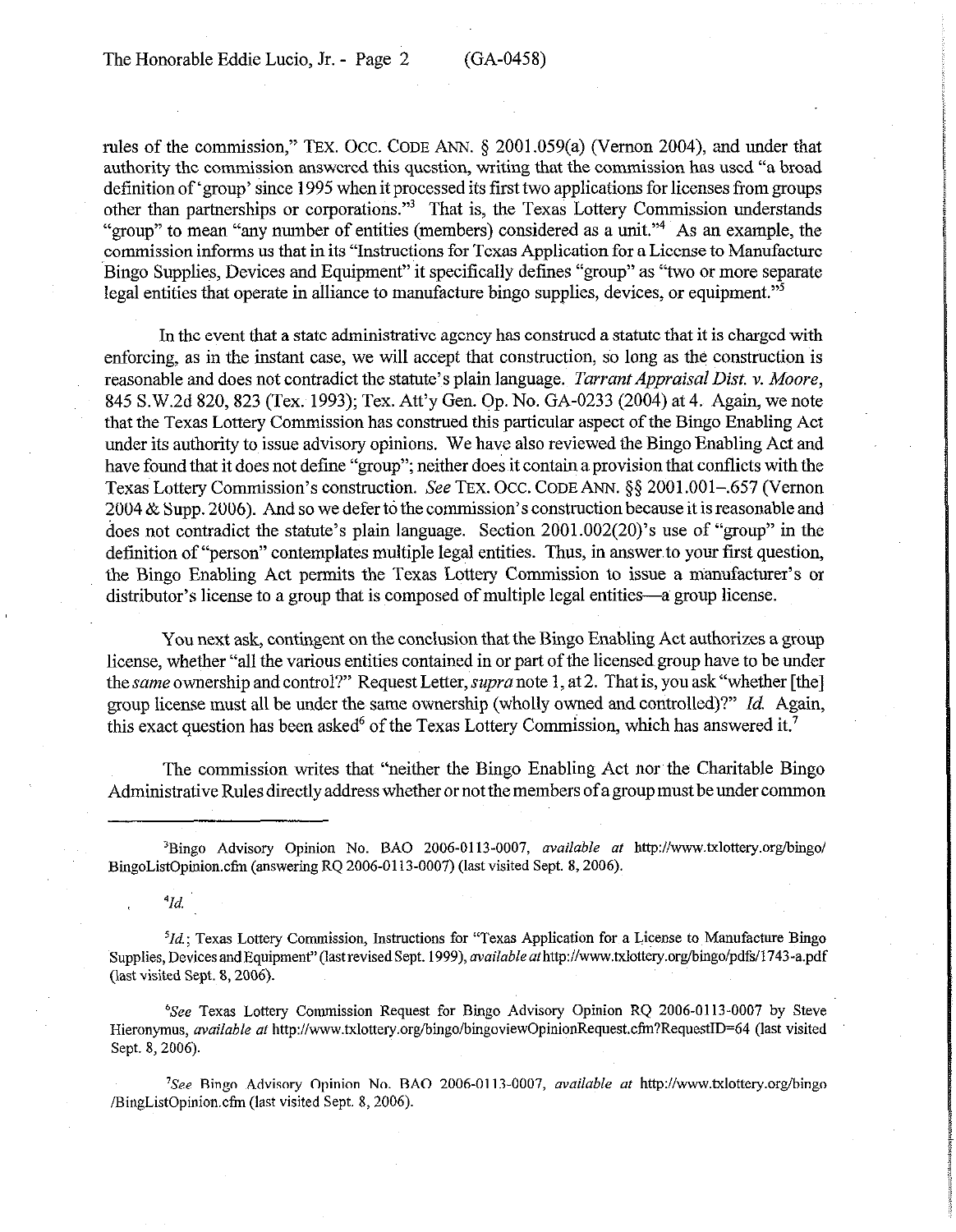*'Id.* 

*'Id.* 

 $^{10}Id.$ 

ownership and control."<sup>8</sup> But the commission notes that "[p]revious applications submitted by groups and approved for a manufacturer's license have reflected some form or degree of common ownership, common officers, shareholders and/or management oversight."<sup>9</sup>

We also note, consistent with the commission's answer to this question, that in all cases, a group applicant must meet the eligibility requirements that a person must meet to minimally qualify for a distributor's license. See TEX. OCC. CODE ANN. 5 2001.207 (Vernon 2004); see also *id.*  3 2001.202 ("Eligibility for Manufacturer's License") (outlining in near-identical language the requirements a person must meet to minimally qualify for a manufacturer's license). The commission, moreover, advises that its "Charitable Bingo Operations Division reviews license applications submitted by groups on a case-by-case basis to determine whether the group complies with licensing requirements.<sup>"10</sup> And if there is not sufficient information for the commission to determine an applicant's eligibility, the Bingo Enabling Act authorizes the commission not "to take action on the application until the applicant provides the required information." *Id. \$2001.213.* 

We find no conflict with the commission's reasonable construction of the Bingo Enabling Act here, and so we again defer to its construction. Thus, in answer to your second question, a person comprising a group of entities that applies for a manufacturer's or distributor's license must meet the eligibility requirements established by the act and commission rules, which do not necessarily require common ownership or control of the group.